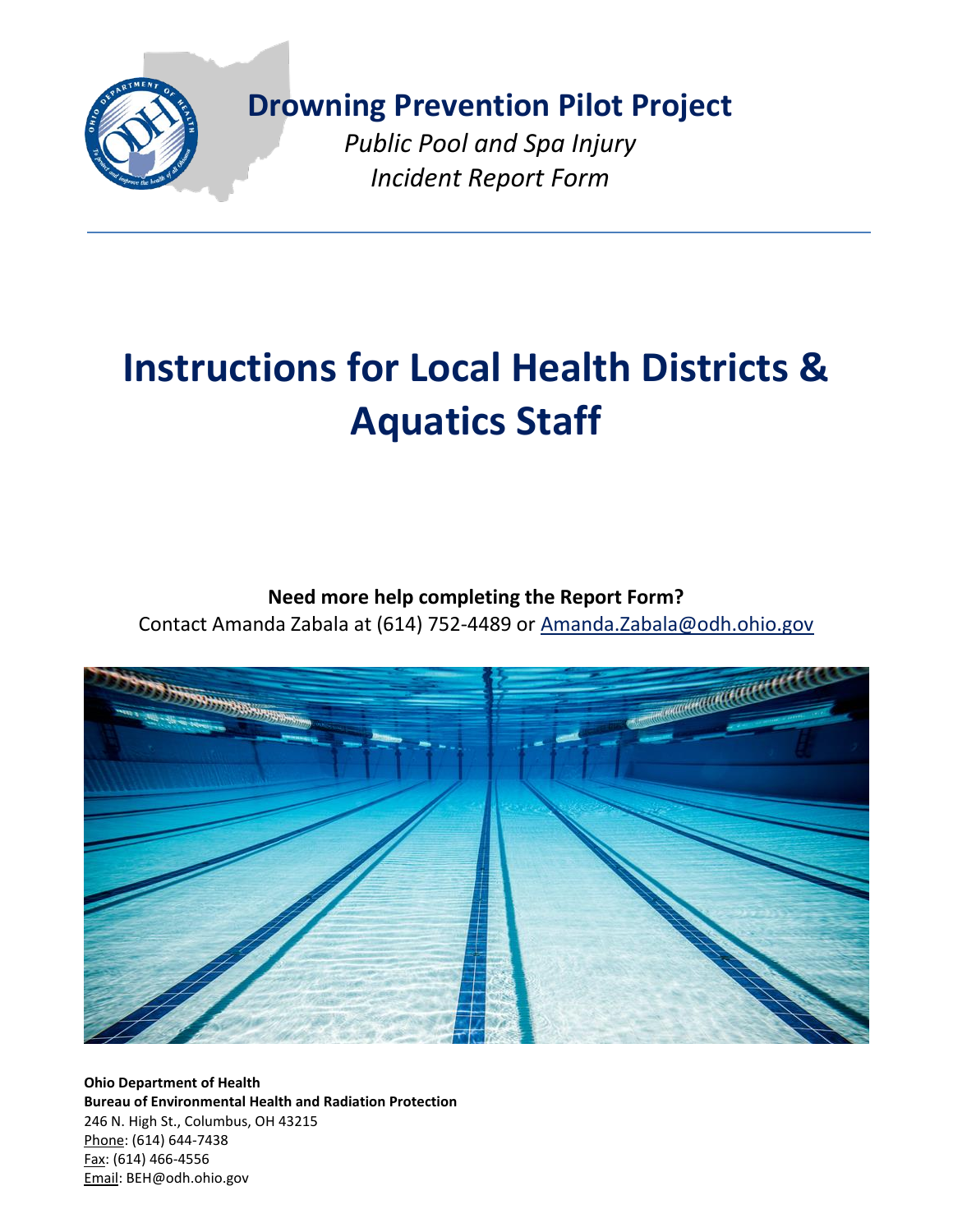# **Table of Contents**

| Description of the Injured Person [11] 22 and 23 and 24 and 24 and 25 and 25 and 25 and 25 and 25 and 25 and 25 and 25 and 25 and 25 and 25 and 25 and 25 and 25 and 25 and 25 and 25 and 25 and 25 and 25 and 25 and 25 and 2 |  |
|--------------------------------------------------------------------------------------------------------------------------------------------------------------------------------------------------------------------------------|--|
|                                                                                                                                                                                                                                |  |
|                                                                                                                                                                                                                                |  |
|                                                                                                                                                                                                                                |  |
|                                                                                                                                                                                                                                |  |

## **List of Acronyms**

**LHD**: Local Health District **ODH**: Ohio Department of Health

# **Introduction**

Drowning is rarely the result of a single cause, nor is there a single prevention solution. In fact, circumstances surrounding these and other pool-related events can vary widely by age, aquatic setting, and activity, but these circumstances cannot be known without local surveillance. Until now, the state of Ohio has not collected detailed information on public swimming pool-related injuries or deaths. With the help of public pools and local health districts, the Ohio Department of Health is hoping to change that. Understanding where, how, and why a pool-related incident occurs will be pivotal to future drowning prevention efforts.

A report form, known as the Public Pool and Spa Injury Incident Report Form (hereby referred to as "report form"), was created with the intention of capturing this incident information. To facilitate data collection, ODH developed this guidance document to serve as a reference manual for the local health districts and aquatics staff that have been entrusted to report these public swimming pool-related incidents.

The guidance document provides an overview of how to complete and submit the report form, including descriptions of each of the five (5) sections: Facility Information, Description of the Injured Person, Description of the Incident, Description of the Injury, and Form Completion. It should be noted that absolutely no personally identifiable information (e.g., name, parents' name, address, phone number, etc.) is to be collected within the report form. If you have any questions after reading through this document, please contact Amanda Zabala at (614) 752-4489 or [Amanda.Zabala@odh.ohio.gov.](mailto:Amanda.Zabala@odh.ohio.gov)

ODH appreciates everything you do to keep Ohio's swimmers healthy and safe.



*"Optimal health for all Ohioans."*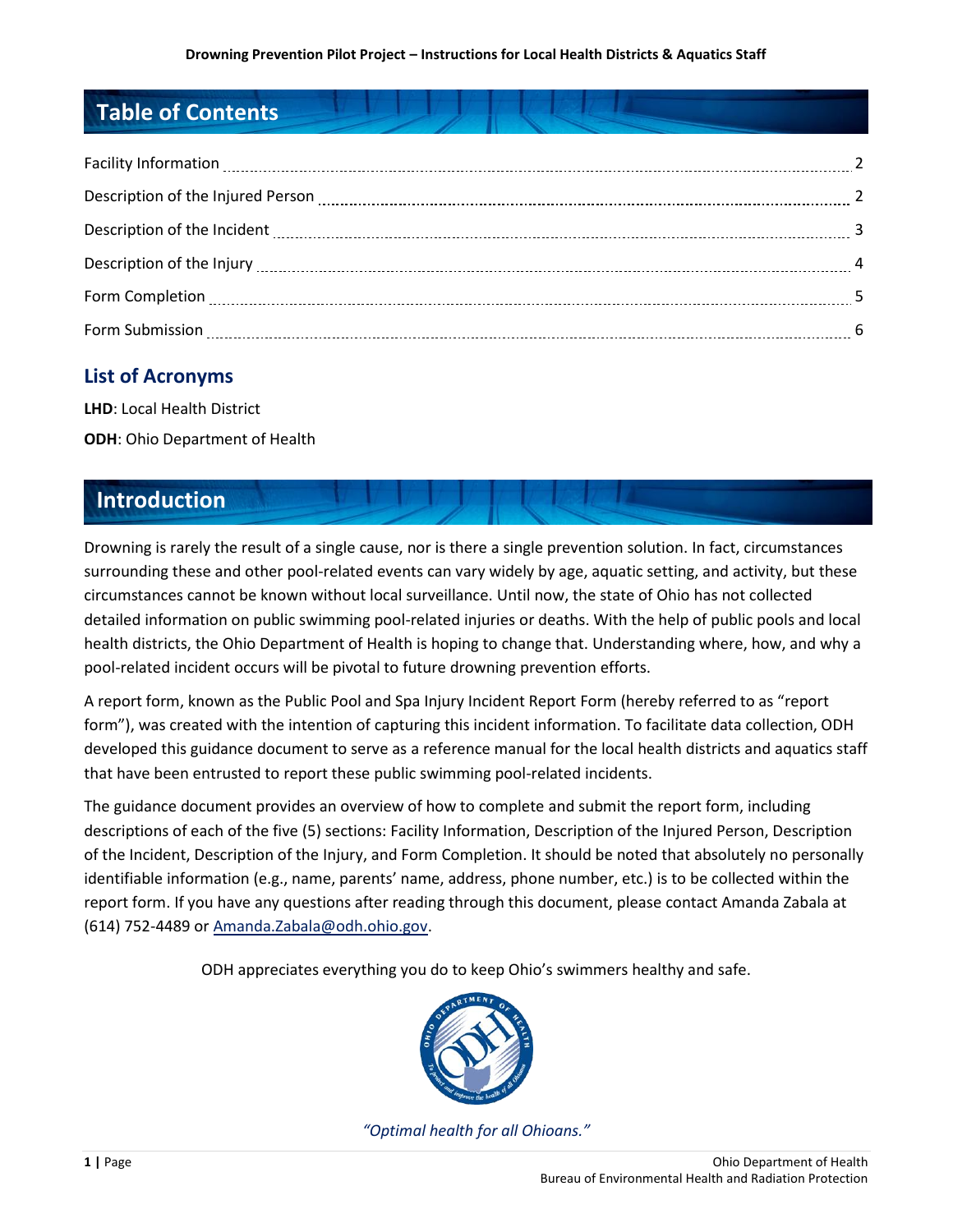## **Facility Information**

In the Facility Information section, general information about the facility in which an injury occurred is collected. Risk factors for pool-related incidents, as well as the outcomes of those incidents, can vary widely depending on location (e.g., urban, suburban, rural) and facility type.

#### **GENERAL FACILITY INFORMATION**

| <b>FACILITY INFORMATION</b> |                          |      |                        |  |
|-----------------------------|--------------------------|------|------------------------|--|
| <b>Facility Name:</b>       | <b>Facility Address:</b> |      |                        |  |
|                             |                          |      |                        |  |
| City:                       | State:                   | ZIP: | <b>Facility Phone:</b> |  |
|                             |                          |      |                        |  |

- **Facility Name** Write in the full name of the facility. You may include the name of a specific pool in this space as well, if that applies to your facility.
- **Facility Address** Include the full address of the facility, including the street name and number, city, state, and zip code (e.g., 123 Main St., City, OH 43000).
- **Facility Phone** Provide the phone number of the facility, including the area code. Phone numbers should be entered as 10-digit numbers (e.g., (XXX) XXX-XXXX).

#### **FACILITY TYPE**

When completing this section of the report form, only one facility type should be indicated. If none of these apply, select the "Other" option and write in the facility type on the blank line provided.

Facility Type: CGovt/City Pool □Apartment/Condo □Hotel/Motel □Manufactured/Mobile Home Park  $\square$ School  $\Box$ Camp  $\Box$  Other:

*If you have questions about the given facility options, please contact Amanda Zabala at (614) 752-4489 or Amanda.Zabala@odh.ohio.gov.*

## **Description of Injured Person**

In the Description of the Injured Person section, information about the age, sex, race/ethnicity, and county of residence is collected. For the purposes of privacy and confidentiality, absolutely no personally identifiable information (e.g., name, parent's name, address, or phone number) is collected about the injured person.

| <b>DESCRIPTION OF INJURED PERSON</b>                 |                                   |                         |                      |                                     |  |  |
|------------------------------------------------------|-----------------------------------|-------------------------|----------------------|-------------------------------------|--|--|
| Age (years):                                         | ⊐м<br>ПЕ<br>Sex:                  | <b>Resident County:</b> |                      |                                     |  |  |
|                                                      |                                   |                         |                      |                                     |  |  |
| Race (check all that apply):                         |                                   |                         | <b>Ethnicity:</b>    | Was injured party:                  |  |  |
| □ White/Caucasian<br>□ American Indian/Alaska Native |                                   | $\Box$ Asian            | □Hispanic/Latino     | $\square$ Employee $\square$ Patron |  |  |
| □ Black/African American                             | □Native Hawaiian/Pacific Islander | $\Box$ Other:           | □Non-Hispanic/Latino | $\Box$ Other:                       |  |  |

- **Age** In years only, indicate the age of the injured person.
- **Sex** Indicate the sex of the injured person by checking either "M" for male or "F" for female.
- **Resident County** Write in the county in which the injured person lives.
- **Race** Indicate the race of the injured person by checking all applicable boxes. Only use the "Other" option if the injured person feels none of the indicated options adequately represents their race.
- **Ethnicity** Indicate whether or not the injured person is of Hispanic or Latino descent.
- **Patron vs. Employee** Identify whether the injured person was considered a patron (i.e., visitor) or employee of the pool. If neither of these apply, select the "Other" option and fill in the blank space.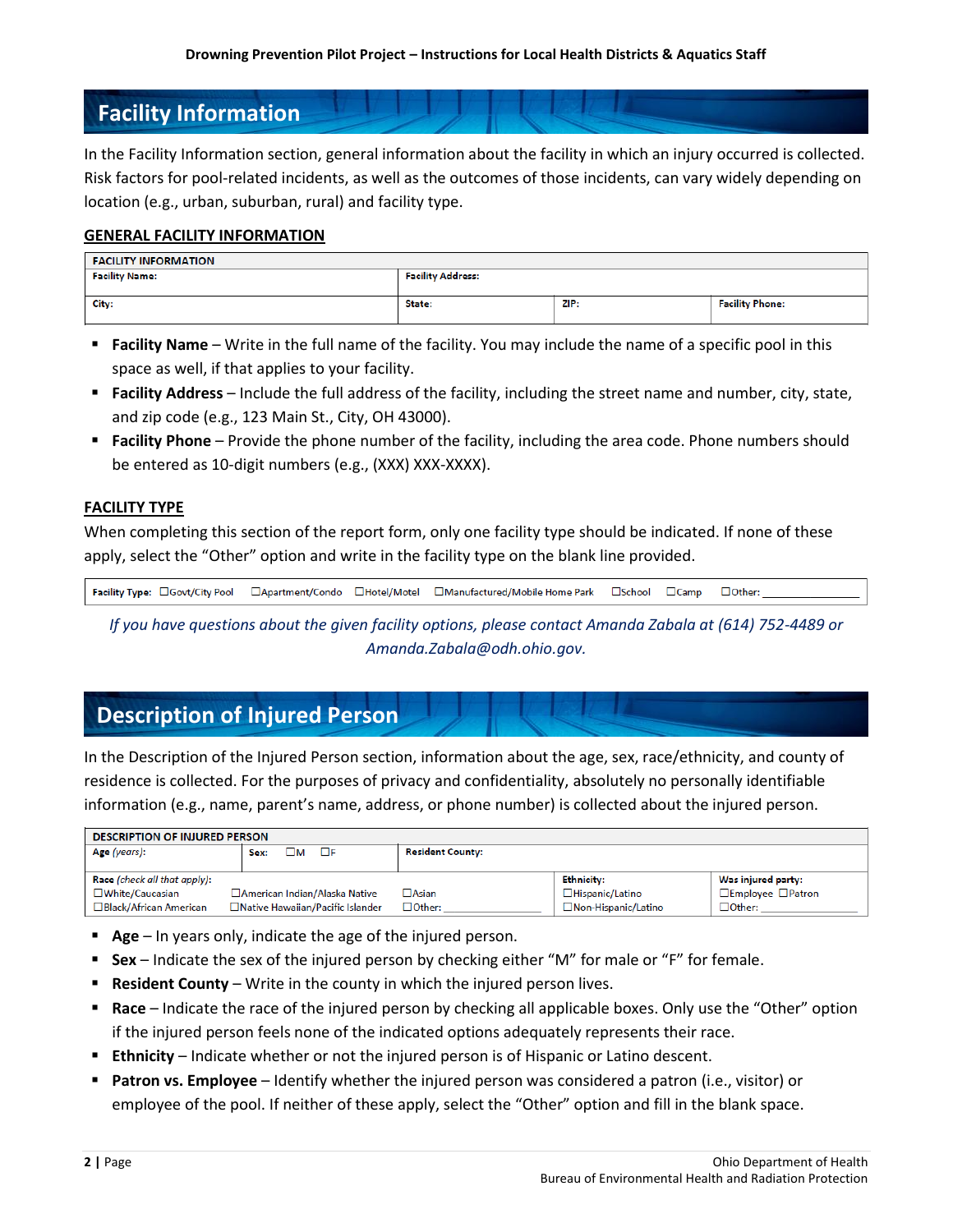## **Description of the Incident**

In the Description of the Incident section, specific, detailed information about an incident is collected, including its timing, how it happened, and what actions were taken after the incident occurred. This information provides an understanding of the risk factors for pool-related injury and allows for each of us to be better prepared to prevent these incidents in the future.

#### **INCIDENT TIMING**

It is important to understand the timing of a pool-related injury or death to formulate trends and be able to estimate for future outdoor swim seasons the days and times that people might be more vulnerable to injury.

| <b>DESCRIPTION OF INCIDENT</b> |              |                              |      |               |                                |            |                 |            |            |
|--------------------------------|--------------|------------------------------|------|---------------|--------------------------------|------------|-----------------|------------|------------|
| Incident Date (mm/dd/yy):      | Time of day: |                              |      |               | Day of week incident occurred: |            |                 |            |            |
|                                |              | $\square$ PM<br>$\square$ am | JSun | $\square$ Mon | <b>lues</b>                    | $\Box$ Wea | $\square$ Thurs | $\Box$ Frì | $\Box$ Sat |

- **Date** Write in the date the incident occurs. This date should be written in the format MM/DD/YY.
- **Time** The time the incident occurs should be recorded in standard time (2:30 instead of 14:30), with either AM or PM checked to indicate morning or afternoon/evening, respectively.
- **Day of the Week** Check the appropriate box to indicate the day of the week the incident occurred. Only one box should be checked here.

#### **DESCRIPTION OF THE INCIDENT**

Collecting detailed information about a pool-related injury or death can provide a better understanding of the circumstances leading up to these incidents, as well as how they may be prevented in the future. In this section, provide as much detail as possible, and attach additional sheets, if needed.

| What happened? (attach additional sheets, if needed):                                                               |                                    |                          |                        | Location of Incident (check all that apply): |
|---------------------------------------------------------------------------------------------------------------------|------------------------------------|--------------------------|------------------------|----------------------------------------------|
|                                                                                                                     |                                    |                          |                        | □ Outdoor Facility □ Indoor Facility         |
|                                                                                                                     |                                    |                          | □ Main Pool            | $\Box$ Wading Pool                           |
|                                                                                                                     |                                    |                          | □Zero Entry Pool       | □Therapy Pool                                |
|                                                                                                                     |                                    |                          | $\square$ Spa/Hot Tub  | $\Box$ Diving Board                          |
|                                                                                                                     |                                    |                          | $\square$ Slide        | □ Spray Ground/Splash Pad                    |
|                                                                                                                     |                                    |                          | □ Other Water Feature: |                                              |
|                                                                                                                     | Were lifeguards present?           | Water depth of incident: |                        | Number of swimmers/witnesses                 |
| Was the pool/spa open at time of the incident? $\Box$ Yes<br>$\Box$ No<br>Was the enclosure secured?<br><b>TYes</b> | $\square$ N/A<br>⊟No<br>$\Box$ Yes |                          |                        | present during the incident:                 |
| $\square$ No                                                                                                        | # Lifeguards present:              | $(f_t)$                  | (in.)                  |                                              |

- **Location of the Incident** Indicate where within the facility the incident occurred. Multiple boxes may be checked, if applicable. If an incident occurs on or in an unnamed water feature, check the box marked "Other Water Feature" and indicate the location on the blank line provided.
- **Pool Open/Secure** Indicate whether or not the pool was open at the time of the incident and whether the pool enclosure was secure by checking "Yes" or "No" for each question.
- **Lifeguards** Indicate whether lifeguards were present by checking either "Yes" or "No." If one or more lifeguards was present, write in the actual number present on the line provided. If your pool does not require lifeguard supervision, check the box marked "N/A."
- **Water Depth** Indicate the depth of the water where the incident occurred. Water depth should be written in feet and inches (e.g., 5.5 feet should be written as 5 feet, 6 inches). If an incident occurs at a spray ground or outside of a pool, write in the number zero (0) on these lines.
- **Number of Other Swimmers** Write in the number of other swimmers that were present at the time of the incident. This number can be a general estimate if there are more than 10 swimmers.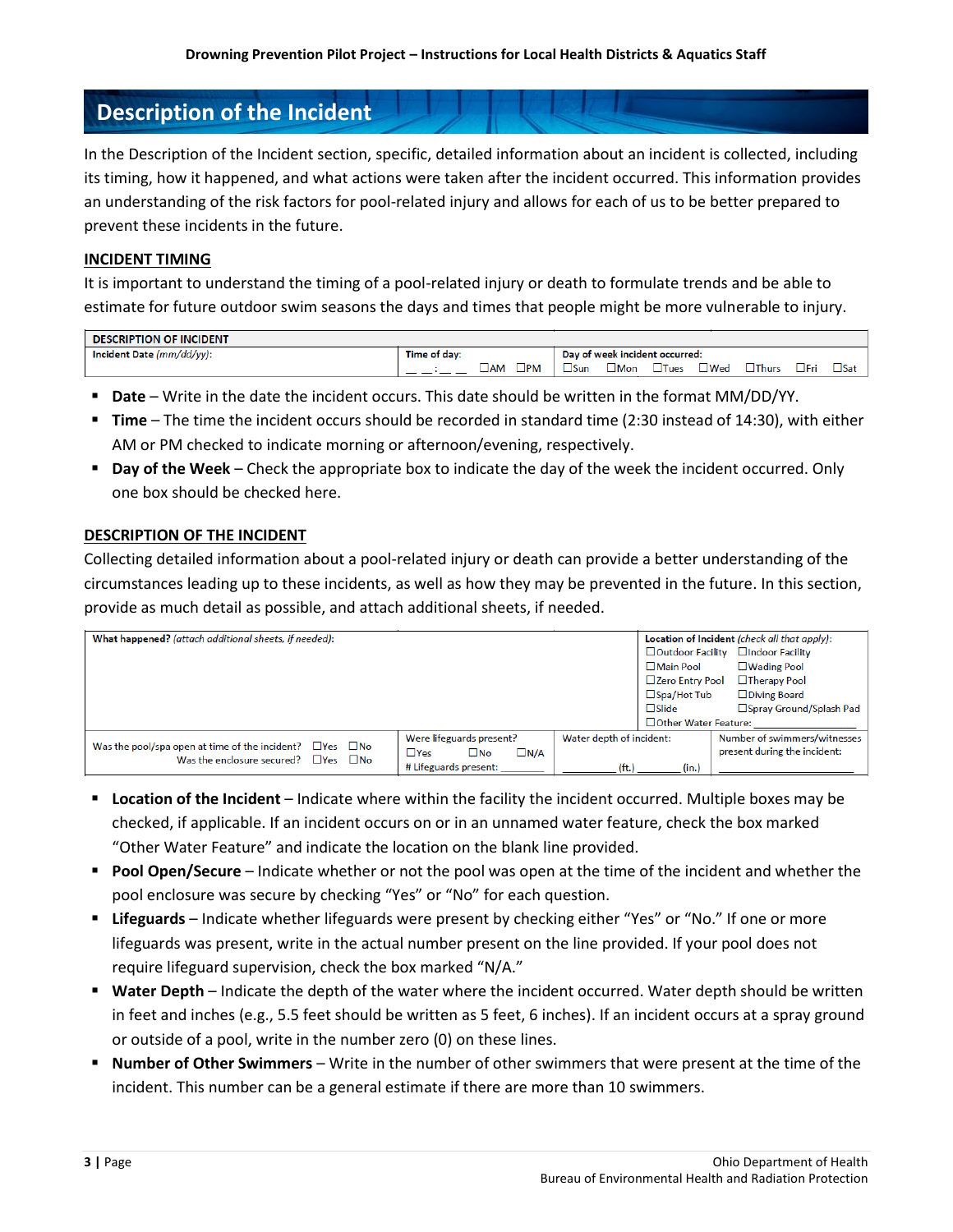#### **RESULTS OF THE INCIDENT**

Collecting information about the actions taken during and after a pool-related incident can help us understand current life-saving measures and ways we can prevent serious injuries in the future.

| <b>Result of Incident:</b>                   |                       |                            |                                              |                            | <b>Rescue Equipment Used:</b> |
|----------------------------------------------|-----------------------|----------------------------|----------------------------------------------|----------------------------|-------------------------------|
| Was there a water rescue?                    | $\Box$ Yes $\Box$ No  |                            | Was EMS called?                              | $\square$ Yes $\square$ No | □Rescue Can                   |
| Was rescue breathing/resuscitation required? | $\Box Y$ es $\Box$ No |                            | Did staff provide care or first-aid?         | $\Box Y$ es $\Box$ No      | $\Box$ Rescue Tube            |
| Was the Heimlich Maneuver required?          | $\Box$ Yes $\Box$ No  |                            | Did injured person refuse care or first-aid? | $\Box$ Yes $\Box$ No       | $\Box$ Ring Buoy              |
| Was the person immobilized?                  | $\Box Y$ es $\Box$ No |                            | Did injured person return to water activity? | $\Box$ Yes $\Box$ No       | □Life Hook/Shepherd's Crook   |
| Was an AED Device used?                      |                       | $\Box Y$ es $\Box$ No      | Was injured person transported to a medical  | $\Box Y$ es $\Box$ No      | $\Box$ Other:                 |
| Was oxygen supplied?                         |                       | $\square$ Yes $\square$ No | facility?                                    |                            | $\Box N/A$                    |

- **Yes/No Questions** Provide information about actions taken during or after a pool-related incident by checking "Yes" or "No" for each question.
- **Rescue Equipment** Indicate the type of rescue equipment used by checking all applicable options. If the equipment used is not listed, select the "Other" option and write it in on the blank line provided. If rescue equipment was not used or required, check the box marked "N/A."

# **Description of the Injury**

In the Description of the Injury section, specific, detailed information about any injuries an individual may have sustained is collected.

#### **TYPE OF INJURY**

Describing the type of injury that an individual sustains helps to identify risk factors for drowning and other pool-related incidents. Though the form does not explicitly state these instructions, you may select all that apply. If none of these apply, select the "Other" option and indicate the injury type on the blank line provided.

| <b>DESCRIPTION OF INJURY</b>                                                         |                                                                     |                                                                  |                                    |  |
|--------------------------------------------------------------------------------------|---------------------------------------------------------------------|------------------------------------------------------------------|------------------------------------|--|
| Type of Injury: $\Box$ Burn<br>$\square$ Scrape<br>$\square$ Spinal<br>$\Box$ Other: | $\square$ Bump/Bruise<br>$\Box$ Dislocation<br>$\Box$ Near Drowning | $\Box$ Cut<br>$\square$ Sprain<br>$\square$ Suffocation/Drowning | $\Box$ Puncture<br>$\Box$ Fracture |  |

- **Burn** An injury to the skin caused by such things as heat, chemicals, friction or electricity.
- **Bump/Bruise** A wound resulting in a raised area of the skin and/or skin discoloration.
- **Cut** A break in the surface of the skin that may extend into the muscle tissue below.
- **Puncture** A wound caused by an object piercing the skin and creating a small hole.
- **Scrape** A skin wound that rubs or tears off skin.
- **Dislocation** An injury in which the bones in a joint are forced out of their usual positions.
- **Sprain** An injury to a ligament (tissue that connects two or more bones at a joint).
- **Fracture** A medical term for a broken bone.
- **Spinal** An injury to the spinal cord that results in lost or impaired functioning.

*Note that "Near Drowning" and "Suffocation/Drowning" are specific events that can lead to serious injury or death. In the event that someone is submerged in or under water and requires a water rescue, please indicate that as an injury in this area of the report form.*

- **Near Drowning** A person is submersed in water, but manages to survive due to rescue.
- **Suffocation/Drowning** A person is submersed in water and dies due to suffocation.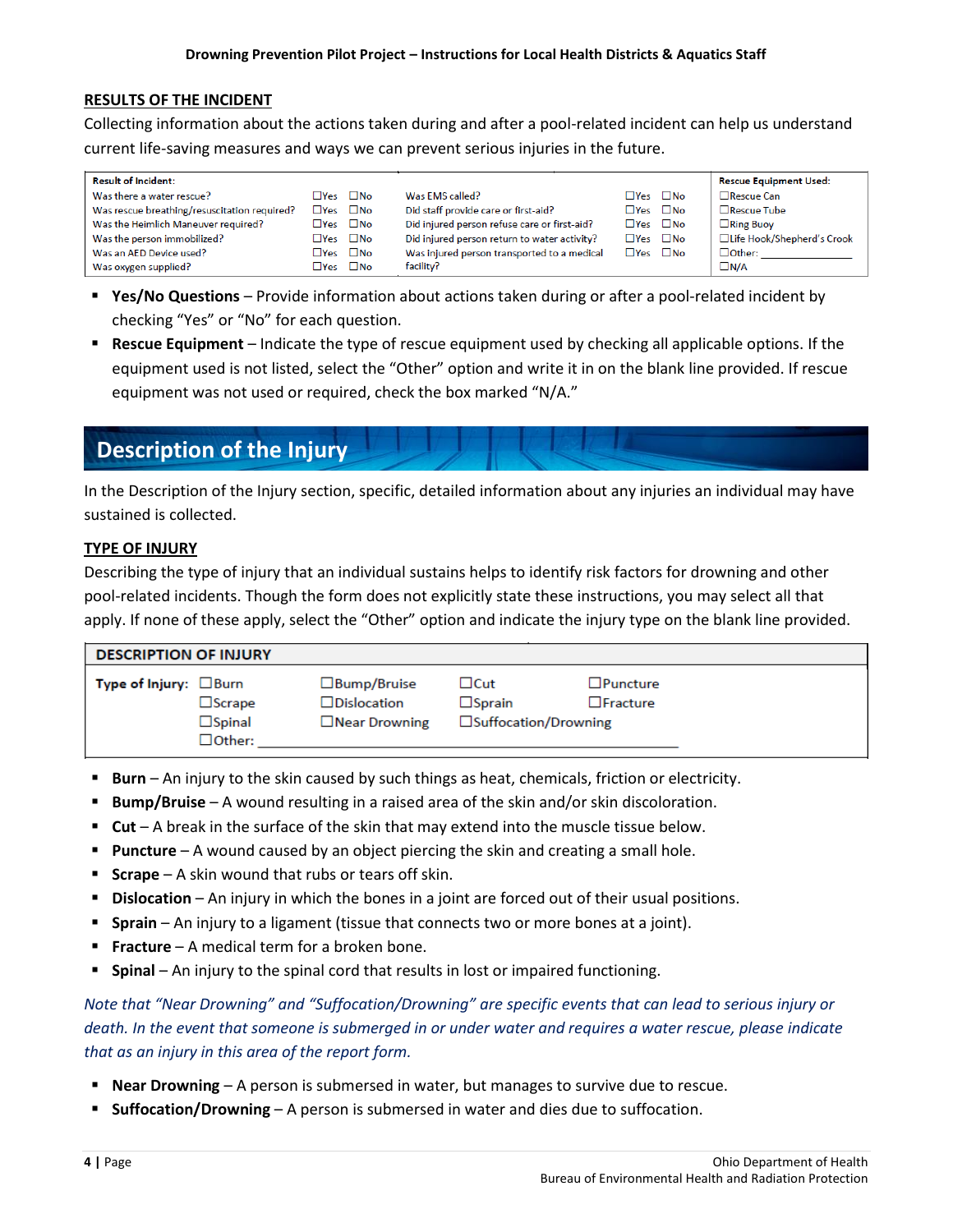#### **AREA INJURED**

When someone is injured, the report form offers a space to identify which areas of the body were impacted. Though the form does not explicitly state these instructions, you may select all applicable options. If you feel that none of the answer choices reflect the area of the body that was injured, select the "Other" option and write in the appropriate response on the blank line provided.

Area Injured: □Head/Neck  $\Box$ Face/Eyes  $\Box$  Other:

□Arm/Shoulder □Hand/Wrist

□Trunk/Torso □Leg/Hip/Knee □Foot/Ankle  $\square$  Back

Additionally, the report form also allows you the option of circling on a diagram the corresponding part of the body that was injured during the pool-related incident (see diagram on the right). Circling a part of the body is not necessarily required for form completion, but is an included feature to make the reporting process as simple as possible.

*NOTE – Incidents Including a Submersion in/under Water:*

Again, submersion in or under water is a specific type of pool-related injury. If this type of incident occurs, you may select the "Other"



option in this section (Area Injured) and write in either "Near Drowning" or "Suffocation/Drowning" on the blank line provided. Make sure that this injury type is indicated in the previous section (Type of Injury) as well.

### **Form Completion**

Aquatics Staff: Before sending forms to your designated LHD, check that each of the previous sections has been completed. Also be sure to complete the following section, located at the bottom of each report form. Your contact information should all be included so that in the event clarification is needed, you might be easily contacted. The date the form is completed should also be included.

| <b>FORM COMPLETED BY</b>                        |                       |
|-------------------------------------------------|-----------------------|
| Name (print):                                   | <b>Contact Phone:</b> |
|                                                 |                       |
|                                                 |                       |
| Position (e.g. pool operator, lifeguard, etc.): | Date:                 |
|                                                 |                       |
|                                                 |                       |

- **Name** Write the first and last name of the person completing the report form. This name should be printed, not signed. The name of the injured person (nor their parents') is not to be included here.
- **Position** Include the professional position of the person completing the report form. This could vary from lifeguards to pool owners, managers, or other aquatics staff.
- **Contact Phone** Include the contact phone number of the person completing the report form. Phone numbers should include an area code and entered as 10-digit numbers (e.g., (XXX) XXX-XXXX).
- **Date** Write the date the report form is completed. This date should be written in the format MM/DD/YY.

Local Health Districts: When you receive these forms from your pools, examine them to ensure that they are completed in their entirety. Follow up with pools that may be missing information.